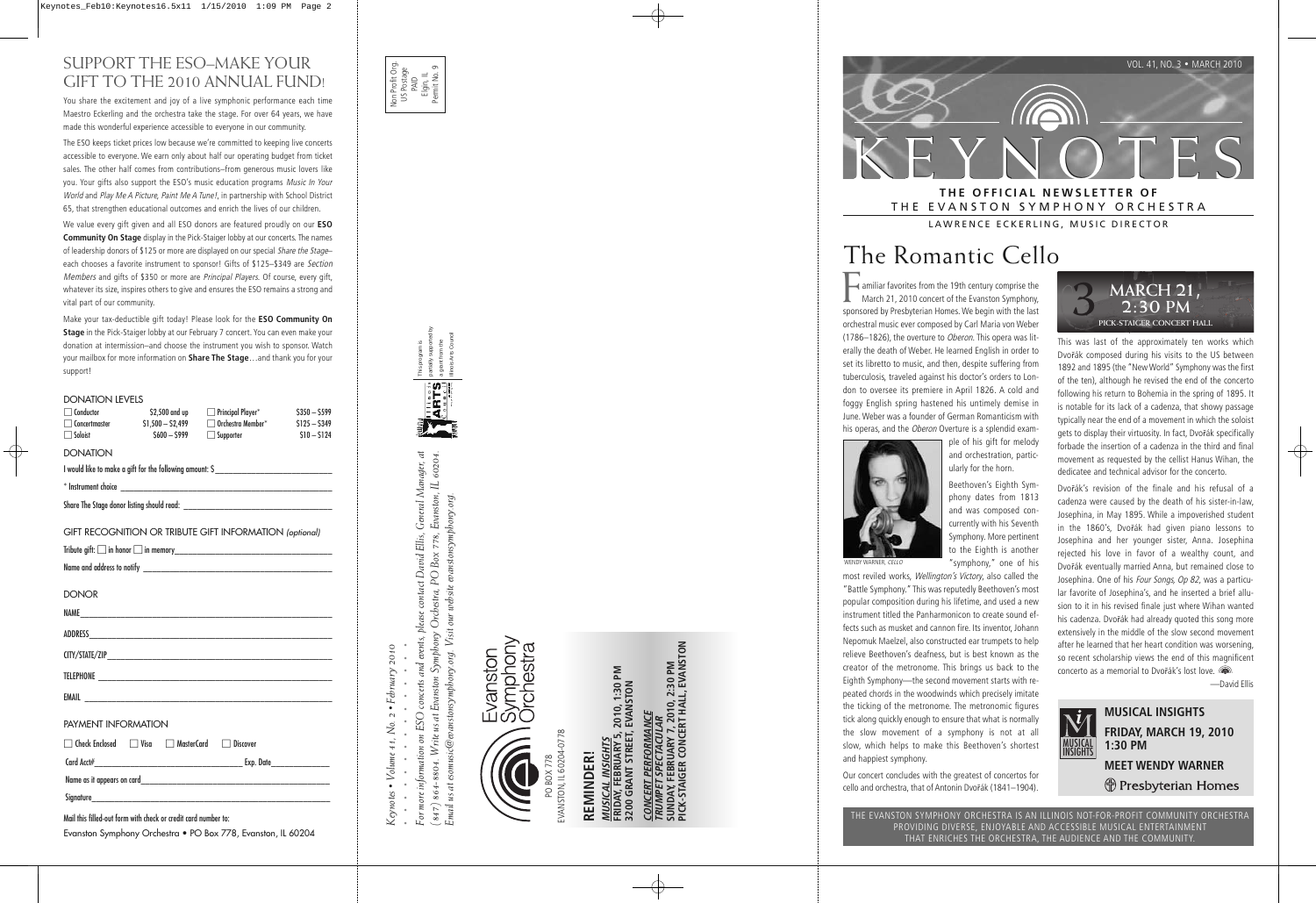# BEHIND THE SCENES



It seems inevitable that when it comes time to write my "Behind the Scenes" article for our March Keynotes, I am in the midst of doing many things simultaneously. It was just last week that I was in the midst of final rehearsals for last weekend's concert while juggling dates for the 2010/11 season between Pick-Staiger Concert Hall and our potential guest artists, and while working on programming for the 2010/11 season.

And I was also preparing for the first rehearsal for our March 21 concert, which is the subject of this issue of KeyNotes. Tasks for yesterday were to take my OLD score of the Dvořák Cello Concerto, which was ruined in a flood about a year and half ago, and transfer my markings into my new score (which is a "critical edition"), and then compare any differences from the old edition to the new edition. This brings up the

LAWRENCE ECKERLING, MUSIC DIRECTOR

topic of the difference in approach to a piece of music that any musician, but particularly a conductor, takes when it is their first time studying and performing a work as compared to when that musician has performed the work before, and sometimes performed that work quite often.

There is a point of view that a performer doesn't want the orchestra or the audience to know if a work is new to them. After all, the expectation is that the performance should be great regardless of how frequently the musician has performed it. However, it's only logical that when a performer has experience with a work, that experience is going to have an impact on the performance.

This does not necessarily mean that every first performance of a work by a conductor will never be as good as a fifth performance, but it does mean that there is a strong chance that those performances will be different. When a gifted conductor gives a first performance of a work, there will likely be an excitement, a freshness, and an electricity generated by the newness of the piece. Later performances might not have quite the same freshness, but

might benefit from the conductor's increased experience with the composition.

So the trick to a first performance is to be as intelligent as you can to go along with that freshness. And the trick to doing a Beethoven Symphony for the one hundredth time is to find a way to maintain freshness in the performance, despite all of your experience.

> So....you already know that I have performed the Dvořák Cello Concerto before. Have I conducted Beethoven's 8th Symphony and Weber's Oberon Overture before? I'LL NEVER TELL!

> > —Lawrence Eckerling Music Director, Evanston Symphony Orchestra

## WHY THE ESO

We asked some of our patrons and donors why the Evanston Symphony Orchestra matters to them...

'With a first-rate conductor and outstanding musicians, the ESO can be counted on to provide an enjoyable concert every time. We support the ESO because it is a community orchestra. We drive in from NW Indiana and wouldn't miss it!' $-$  B.M.

'Our daughter plays with the orchestra and we are so proud of her every time we see her play.' – T.R.

'Our city is a wonderful place to live and we just love that we have a first class orchestra here, too. We enjoy the concerts.' – H.K.

'Thank you for bringing music to where I live, Presbyterian Homes. I love listening to Maestro Eckerling at Musical Insights.' – F.D.

'We look forward to your holiday concert every year. It's part of our family tradition.' –D.N.

The ESO brings music to so many—though our concerts, educational outreach programs in schools and the community. Take a moment to reflect on why the ESO matters to you ... and consider making your gift today. Thank you!

#### WENDY WARNER

Wendy Warner never wanted to play the cello—at least initially.

"I didn't even really like the sound of the cello at first," recalls the virtuosic 37-yearold. "I thought, this is a really masculine instrument and I wanted to be soprano." Of course, we are lucky that Warner's mother chose her daughter's instrument. Since she began studying with Nell Novak at age 6, Warner has captivated the classical music world. Her career took off in 1990 when she took first prize at the Fourth International Rostropovich Competition in Paris. That same year, she made her New York debut with the National Symphony Orchestra conducted by Mstislav Rostropovich. She has since performed with some of the finest orchestras and collaborated with some of the most celebrated composers and ensembles in the world.



WENDY WARNER CELLO

Looking back, the longtime Chicagoan acknowledges her career was more than she ever expected. She also notes that her successes came gradually.

"Little by little, things happen when you're ready for it and then it kind of brings you to the next level," she remarks.

Of course, one of her big breaks was studying with the great cellist Rostropovich. While still in high school at North Shore Country Day School in Winnetka, she traveled to Washington D.C. two or three times a year for intensive oneday sessions with Rostropovich. She later studied with him at the prestigious Curtis Institute of Music in Philadelphia. The musical giant died three years ago, but his musical legacy endures.

"He always pushed me," she says. "It wasn't just about being a good cellist… but just never to be satisfied with that, to always strive deeper into the music."

Today, she passes on that spirit to her students at Roosevelt University in Chicago. Besides teaching, she is involved with various musical pursuits. She has formed the Beethoven Project Trio; a CD of a world premiere of a recently discovered Beethoven trio and other unknown trios is scheduled to come out this spring. She is also half of a duo with pianist Irina Nuzova. This year, they were selected as the showcase chamber music ensemble at the Chamber Music America Annual Conference.

Meanwhile, her solo career continues to flourish. She is proud of a recording of Popper and Piatigorsky that was released during the past year. As an adult, she is intent on diversifying. Among her professional goals is to make more recordings. "Now that I'm older I have to find ways to be versatile and find new ways to be creative," she says.

—Liza Berger

### OUR CONCERT SPONSOR, PRESBYTERIAN HOMES, SHARES SOME NEWS WITH YOU

Presbyterian Homes has launched www.SeniorCareAnswerTeam.org, a new online resource for caregivers of older adults — perhaps an adult child who is caring for a parent or someone who is caring for a spouse or relative. The site helps give caregivers a better understanding of available care services so that they can choose the right kind of support for their family member.

Information at www.SeniorCareAnswerTeam.org includes how to determine whether a family member needs help, the different types of senior living and community services, and suggestions for discussing the need for more support with a loved one. The site also addresses financial concerns and resources. Most important, an easy-to-use online form is available so that users may ask questions of the Senior Care Answer Team, a multidisciplinary group of highly experienced health care professionals from Presbyterian Homes.

"Throughout our years of experience, we've learned that every family's situation is different, and most feel they are in uncharted territory. The array of terms, choices and financial considerations is overwhelming," says Lisa Vandermark, director of memory care at Westminster Place of Presbyterian Homes. "We wanted to provide a comprehensive site with answers to questions people have most often and a way for them to ask questions specific to their circumstances."

"We welcome questions from anyone - not just those considering a move to a Presbyterian Homes' community," Ms. Vandermark continued. "The information and answers we provide are not specific to our organization. This site

continues our mission of serving older adults wherever they may live." **(20)** 

**H** Presbyterian Homes